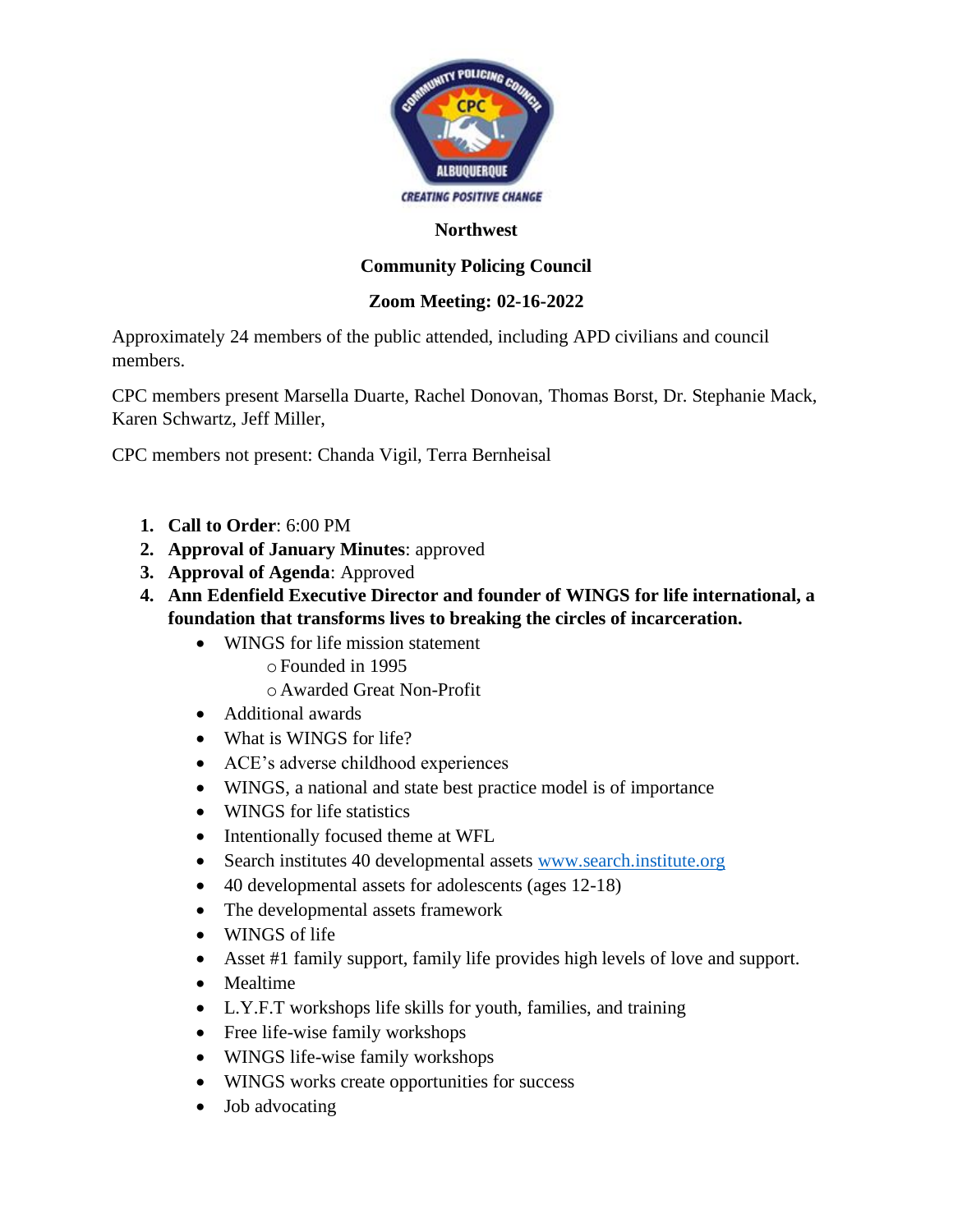- Future
- Contact information
	- oAnn Edenfieldsweet

oWINGS for life International Executive Director/Founder 8226 Menaul Blvd NE #130 Albuquerque, NM 87112 Phone: (505) 291-6412 [www.wingsfll.org](http://www.wingsfll.org/) [annedenfield@WingsFLI.org](mailto:annedenfield@WingsFLI.org)

## **5. Angel Garcia Social Services Coordinator City of Albuquerque Violence Intervention Program**

- Discusses his background and experience as a returning citizen. He talks about how he got hired by the city, and how his background helps others.
- What is VIP?
- How do they get in contact with candidates?
- What does intervention look like?

## **6. Mitch Anderson – Director, DISMA charities, a halfway house for ex-offenders returning to society.**

- Dismas charities give men and women released from federal incarceration the skills and motivation to reenter society as contributing members
- The work is to end the cycle of victimization and heal the human spirit.
- Dismas charities is not for profit company serving communities in 13 states nationwide.
- In New Mexico and Tennessee, it is known as dierson charities
- Prioritizing public safety
- Employment is the key to successful reentry
- Our job
- Our job programs
- Hiring a team
- Accountability
- Incentives
- Background checks
- Careers and internships
- Contact

oEmail: [manderson@dismas.com](mailto:manderson@dismas.com)

## **7. NW Crime statistics Lt. David Saladin**

- Auto thefts in 45 days/citywide is up/ showing a downward trend  $-102$
- Property crime categories  $30 \text{ days} 25$